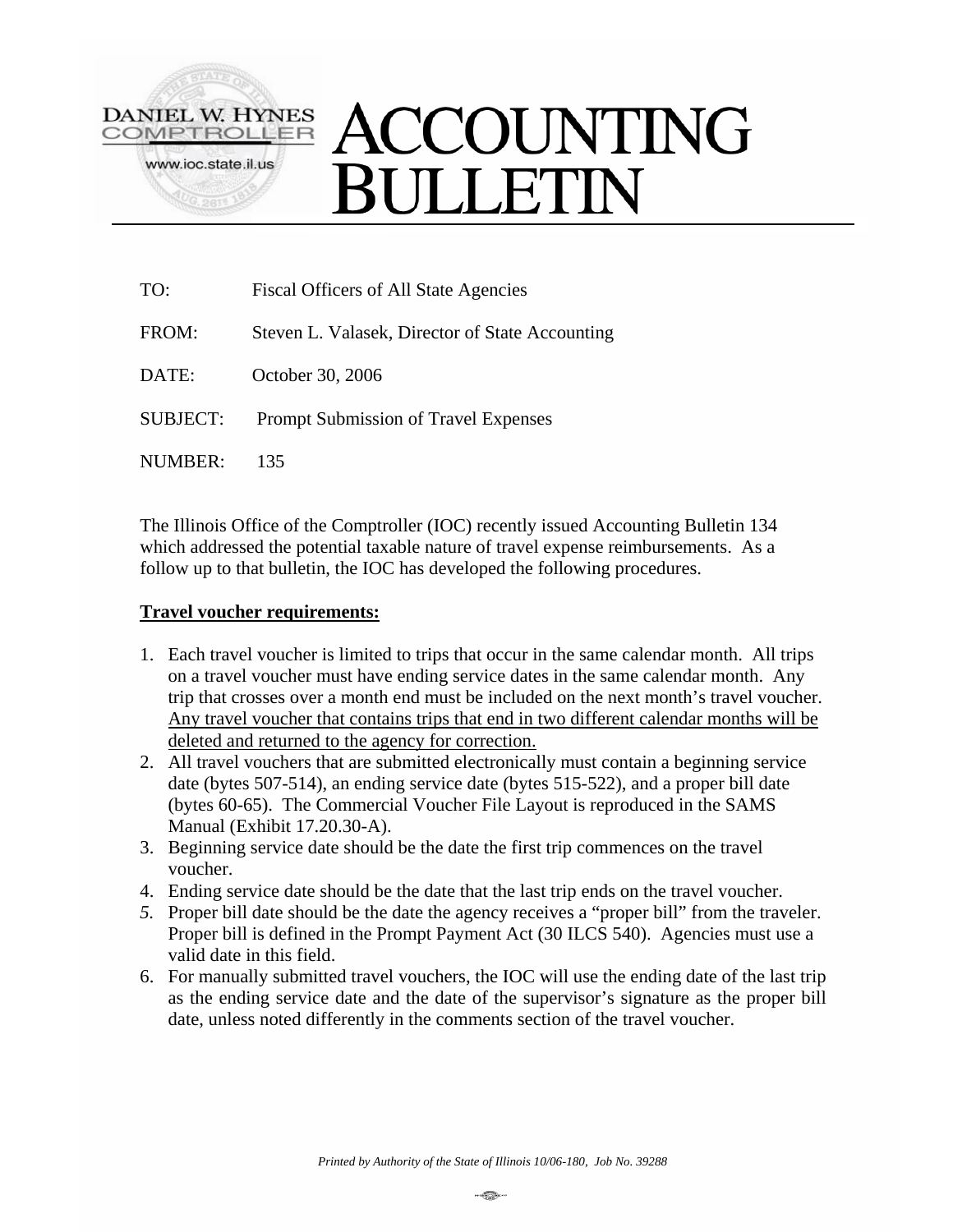## **Calculation of 60 day rule:**

The IOC will calculate the IRS 60 day requirement by subtracting the Julian date of the ending service date from the Julian date of the proper bill date. If the result is 60 days or less, the IOC will consider the travel voucher in compliance with the IRS 60 day rule. If the result is 61 days or more, the IOC will consider the travel voucher in non-compliance with the IRS 60 day rule.

# **Travel vouchers that are not in compliance with the IRS 60 day rules – exception process:**

If a travel voucher does not meet this IRS 60 day requirement, the agency can submit an "exception" letter (see sample attached) along with the travel voucher. The letter must contain the agency's number, voucher number, traveler's name, a statement of reasonable justification for not submitting the travel voucher within the IRS 60 day rule, signature of the traveler, date of the traveler's signature, indication of approval of exception from head of agency, signature of the head of the agency, title of the head of the agency, and the date of the head of agency's signature.

A statement of reasonable justification for not submitting a travel voucher within the IRS 60 day rule should describe the facts and/or circumstances that caused the late submission of the travel voucher. A reasonable justification may involve unforeseen circumstances or circumstances that prohibited the submission of the travel voucher within the IRS 60 day rule.

The letter must bear the signature of the head of the vouchering agency and, if the authority to sign the head of the agency's name is delegated, the signature of the person actually signing the document. The designee must be authorized to sign commercial vouchers for the agency. The delegation must be on file with a Form SCO-095 at the IOC.

It is the agency's responsibility to establish internal policies and procedures for an exception process.

If a reasonable justification for the noncompliance is noted and is approved by the head of the vouchering agency, the IOC will consider the travel voucher to be in compliance with the IRS 60 day rule.

### **Travel vouchers that are not in compliance with the IRS 60 day rules – processing through Payroll:**

As indicated in Accounting Bulletin #134, reimbursement of travel expenses under a nonaccountable plan are to be paid on a payroll voucher and will be reported on Form W-2.

The payment will be processed as "Additional Gross" income through the payroll system. The payment will be coded a "2" in byte 167 and the amount will be placed in bytes 168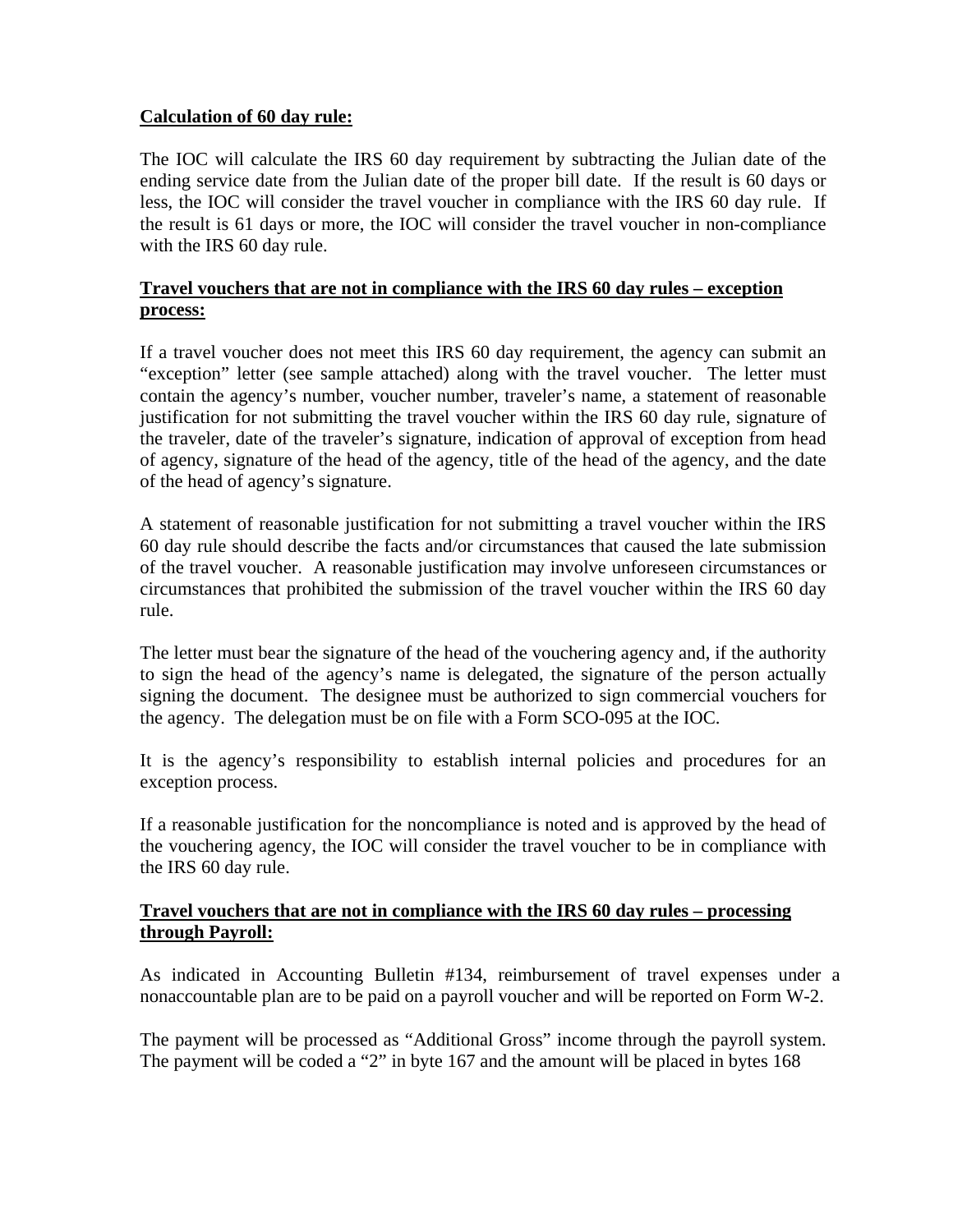thru 174 on the payroll tape. The Payroll Voucher File Layout is reproduced in the SAMS Manual (Exhibit 23.20.50). The amount is to be titled as "Additional Gross" on the hard copy voucher. This amount represents other compensation subject to income tax withholding, Social Security, Medicare, federal unemployment taxes and retirement. The additional gross income will be reported on Form W-2 with all other wages; it will not be reported separately.

As a reminder, agencies have the primary responsibility to pre-audit for compliance with this IRS regulation. Agencies should have internal policies and procedures developed on this subject matter prior to implementation on January 1, 2007.

If you have any questions pertaining to the processing of your travel vouchers, please contact Linda Seelbach at (217) 782-3608. If you have any questions pertaining to the processing of your travel reimbursement through your payroll system, please contact Nancy Smith at (217) 782- 4758. Agencies may access this and other Accounting, SAMS and Payroll Bulletins on the Comptroller's website at **www.ioc.state.il.us** under Resource Library.